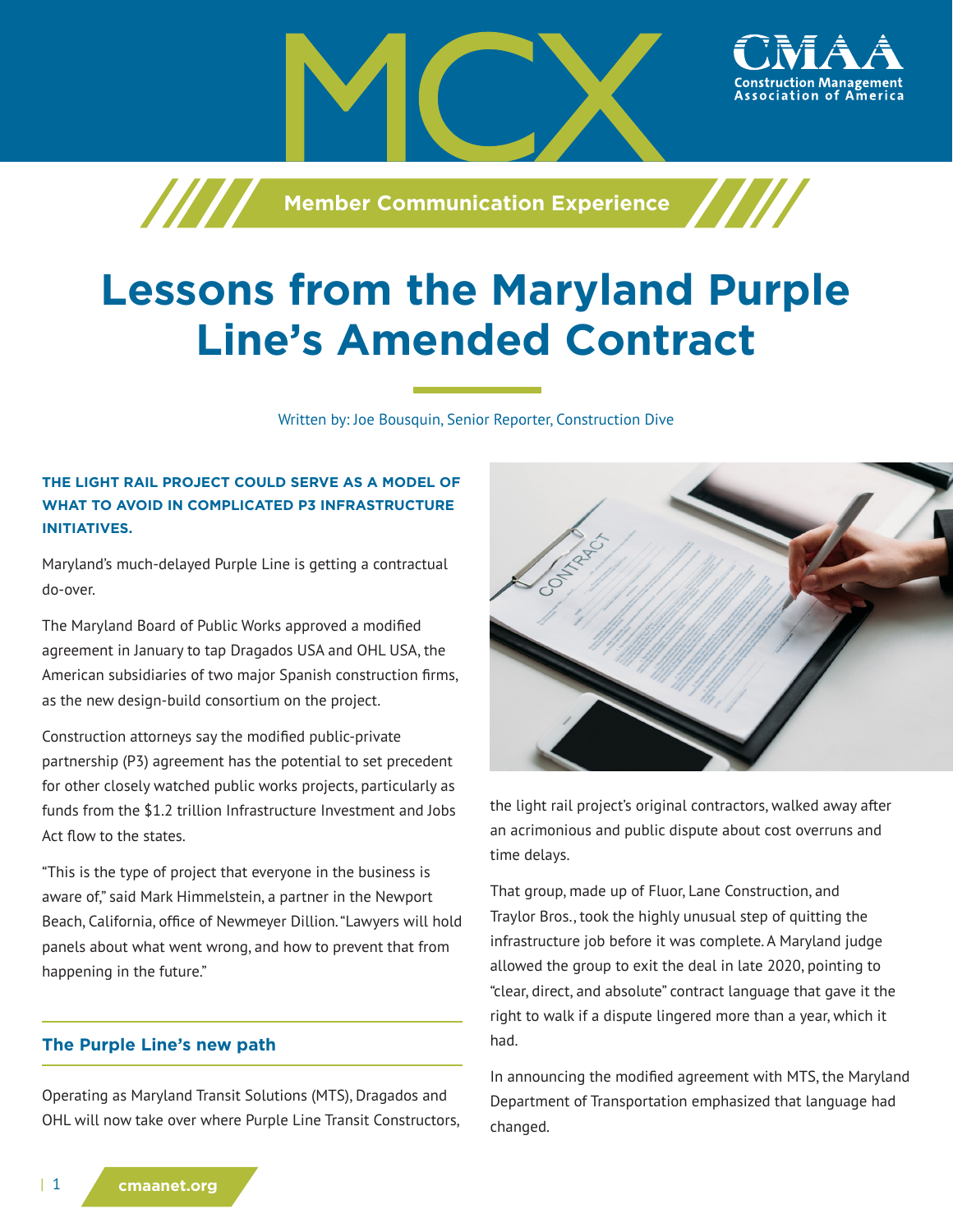While MDOT hadn't made the new contract publicly available at the time of this article, in a release it said the original P3 agreement was modified to remove the right to unconditionally terminate for extended delay. The ability to conditionally terminate for extended delay was also narrowed.

"The contractor can conditionally elect to terminate in the case of an extended force majeure event that is out of the control of either party, such as war, an act of terrorism, fire, and flood, but that is not a unilateral right and the owner can elect to continue in that event," the release said.

The new agreement also added an additional \$1.4 billion to the cost of the project, with an estimated completion date of 2026. The new price tag of \$9.3 billion is 66% higher than the original \$5.6 billion contract from 2016, and the project is more than four years behind schedule.

While the modified agreement breathes new life into the Purple Line, and keeps a project going that Maryland officials can't afford to get derailed again, construction attorneys say it's the original pact that was unusual. In giving the contractor the right to walk, particularly in the context of a public works project, it stood out.

"A contractor would virtually never have the right to stop work, with the exception of nonpayment," said Randy Heller, a partner at Gallet Dreyer & Berkey in New York. "Any heavy duty contract would have a clause that specifically says no matter what happens, no matter what the dispute, finishing the job is so important that you may not stop work for any reason."

#### **The P3 exception to the rule**

The wrinkle for the Purple Line is that it's being built as a P3. In these types of agreements, private entities agree to take on a part of the cost associated with building a public works project, in return for a piece of the revenues it generates. For example, Purple Line Transit Partners, the umbrella group that holds the concessionaire contract on the project, will operate and maintain the 16.2-mile, 21-station line for 30 years.

But in order to get private enterprises to assume that risk, P3 contracts are often less onerous than straight public works agreements, where the government entity unilaterally calls the shots.

"You can't as easily ram your contract down their throat," said Heller about P3 agreements. "Now the contractors get to sit at the table and negotiate. And obviously, one of the conditions on the first agreement was the ability to walk away if things really went south."

### **The challenge of megaprojects**

Another unique aspect of this project is its size and scope. Attorneys say only so many major construction players have the resources to take on these types of megaprojects. Of those, some may choose not to bid at all.

That was the case with the Purple Line's second round RFP, where three groups were short listed to bid, but only two – the winning Dragados-OHL team and a joint venture from Tutor Perini/Lunda – actually submitted proposals. A third team, Halmar International, opted not to move forward.

That limited market factors into how much leverage the government owner entity has on these jobs. For example, Ron Perini, Tutor Perini's CEO, made it clear on the firm's latest earnings call that he'd rather bid high on a mega contract and lose than underbid it and own the risk at a lower margin.

"If we're going to add \$5 billion or \$6 billion worth of civil work to our backlog and it takes five to six years to build it, nothing would be more foolish than for us to cut our margins in order to acquire it," Tutor said. "It'd be exciting when you got it, and then you'd live with it for the next five, six years."

Granite Construction has also publicly stated that it has pivoted away from targeting megaprojects with budgets of more than \$500 million.

"There have been some fairly public departures of the larger contractors who have said projects of this magnitude are not consistent with their risk appetite," said Michael Subak, a partner in the Philadelphia office of Troutman Pepper. "It's no surprise that some are dropping out."

Indeed, Perini also made the point that the firm is usually one of only two or three bidders on major projects. Given that limited market, owners of major infrastructure projects often need to be more conciliatory in their dealings with contractors.

"If you're talking about someone building an apartment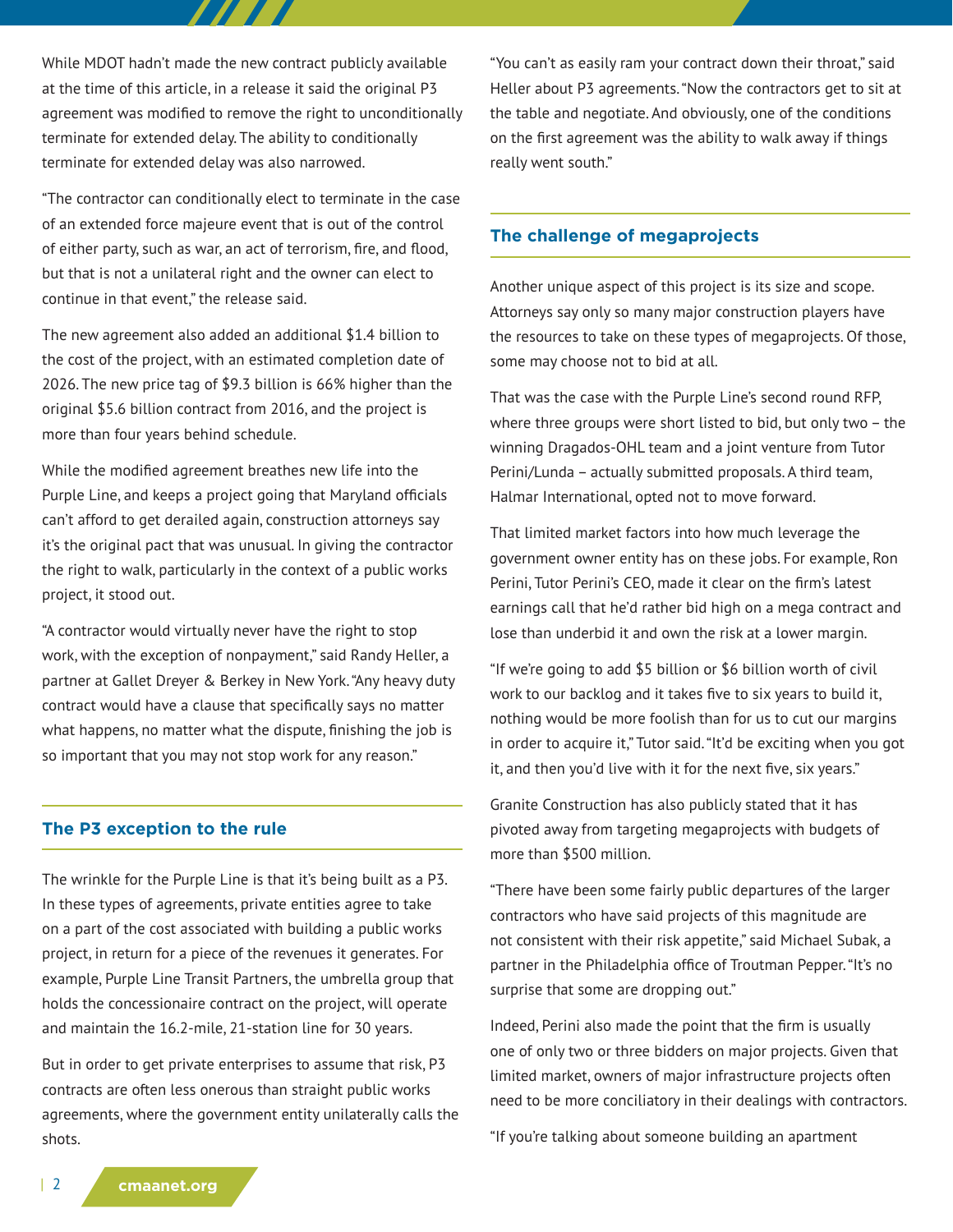complex, there's lots of contractors in most cities who can do that," said Himmelstein. "But if you're looking at infrastructure like an airport or light rail, there's not a ton of them out there."

For that reason, Heller said it's likely the Purple Line's more narrow agreement with MTS came at a price.

"It sounds like the municipality can take away the ability of the contractor to walk by paying them for it," Heller said.

That could also influence other mega projects in the future.

"To the extent there's a lesson learned from this, the pendulum will swing as it relates to the risk profile that contractors are willing to take," said Subak. "I think that'll be factored into the way in which the projects are structured."

## **Resolution clause**

Another aspect of the agreement is its modified dispute resolution clause, which "shortens, clarifies and streamlines the process," according to MDOT. A "short fuse" arbitration provision is often used for that purpose.

"The parties agree beforehand to use a reputable construction arbitrator to arbitrate the case in some shorter period of time, like 30 or 60 days," Himmelstein said. "The idea is you don't wait six months."

The more complex the project, the more likely setting up that type of dispute resolution structure beforehand can help keep it on track.

"These projects absolutely end up taking on a life of their own, especially over long stretches," said Trent Cotney, a partner in the Tampa, Florida, office of Adams and Reese. Light rail is particularly challenging, he said, since it involves underground, horizontal and vertical construction.

From that perspective, the Purple Line project and contract, for all its twists and turns thus far, could serve as a model for complicated infrastructure projects going forward, he said.

"This one in particular is a great, textbook example of how things go wrong, and then hopefully how you correct them and get to the finish line," Cotney said.